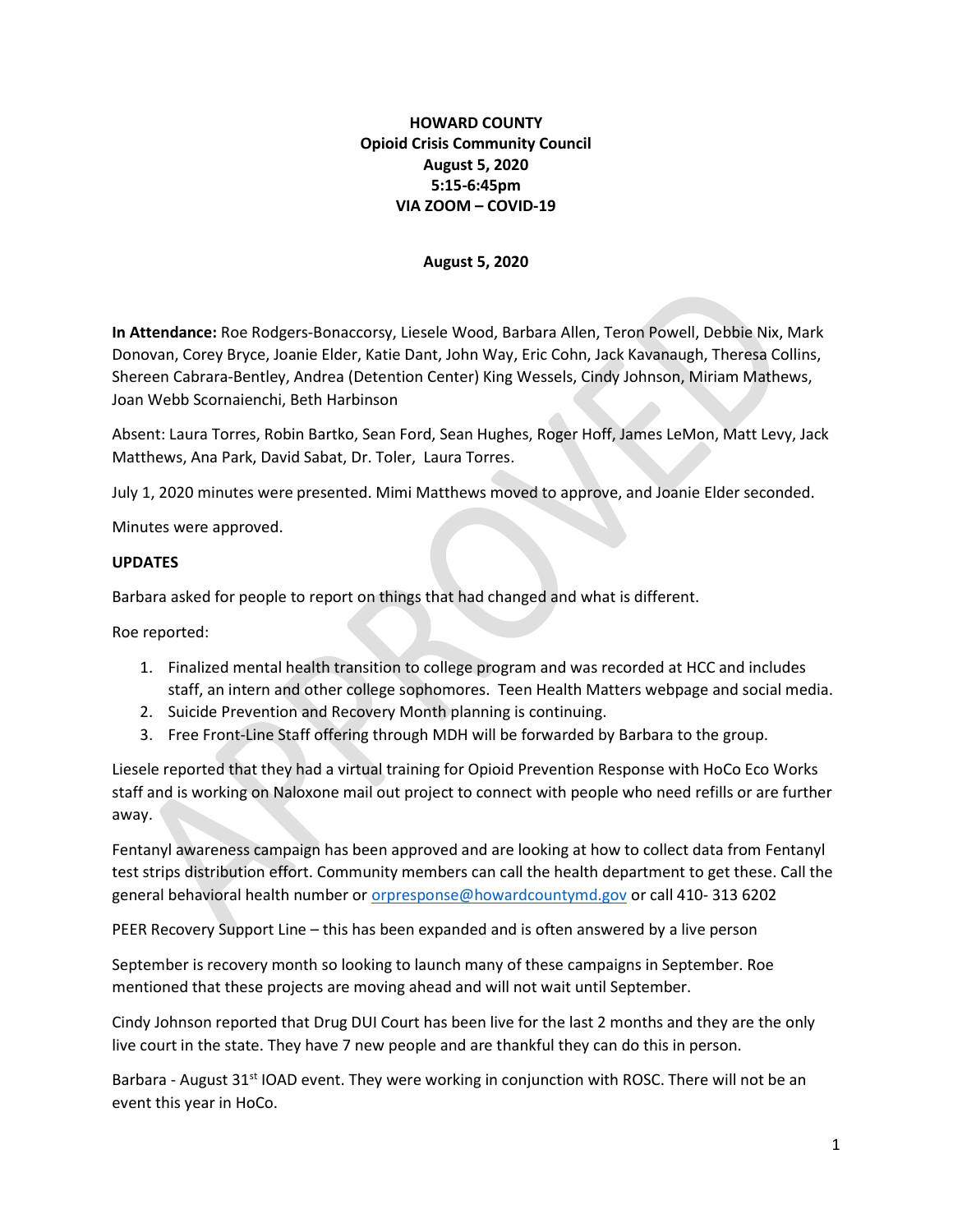Recovery Walk has been cancelled.

Joanie asked if there were National Events we could join. Barbara is not aware of any but said the talent pool to create a HC event virtually is slim.

Debbie mentioned that Harpers Choice Community Association is doing 2 blood drives a month now through September.  $10 - 4$ . Could be great places to give out materials and resources including harm reduction kits. Liesele said she would send info to Debbie to pass this along.

Roe said that their Harm Reduction Bags are in the hands of Silverman and Grassroots. They are restocking to give to Hopeworks and wanted to know if there were other agencies who wanted them.

They contain H2O, condoms, granola bars, masks, gloves, hats, resource materials first aid materials, and cell phone chargers,

Reentry bags gave Narcan, resources, condoms, hand sanitizer and anything they can find to assist including resources. Peer recovery staff member cards for contact information are included as well.

2000 fentanyl test strips on the way. Organizations must collect 20 surveys and the state has said these would be "nice' to have. May do those surveys on tablets and ask folks to complete while they are waiting for supplies.

# ENFORCEMENT AND ADJUCIATION COMMITTEE

Teron reported that he has crafted language for a proclamation and sent to the committee for review and sent to Sean from Communications Committee. This will serve as an acknowledgement to service providers and consider how formally they could take this – i.e. a document/proclamation from the County Executive.

Jack asked that we add corrections officers to the list of those we acknowledge and Teron thought this would be appropriate and important as they also play a vital role.

Teron looked at models from other areas to see how they were written. First responders need to stay in the forefront of being acknowledged especially at this time.

Barbara asked Teron what he needed and how the accolades would be distributed. Police have 2 stations – northern and southern. 13 locations total for Fire and Police in the county. Sheriff has one office. The Detention Center would also be included.

Perhaps there will be a big celebration in the future but for now the precinct approach will be used. Maybe the COEX might go to each location to deliver the proclamation. Also wanting to acknowledge this annually and perhaps honor an individual from each branch in the future.

Barbara also reminded us that we may want to try to connect people who had been revived with the person or persons who had assisted.

Teron said they will coordinate with the ROSC Committee and begin in September to acknowledge. It is critical that we continue to push this initiative forward so these folks and their efforts are not forgotten and need to be acknowledged. It is relatively easy for us to push this forward.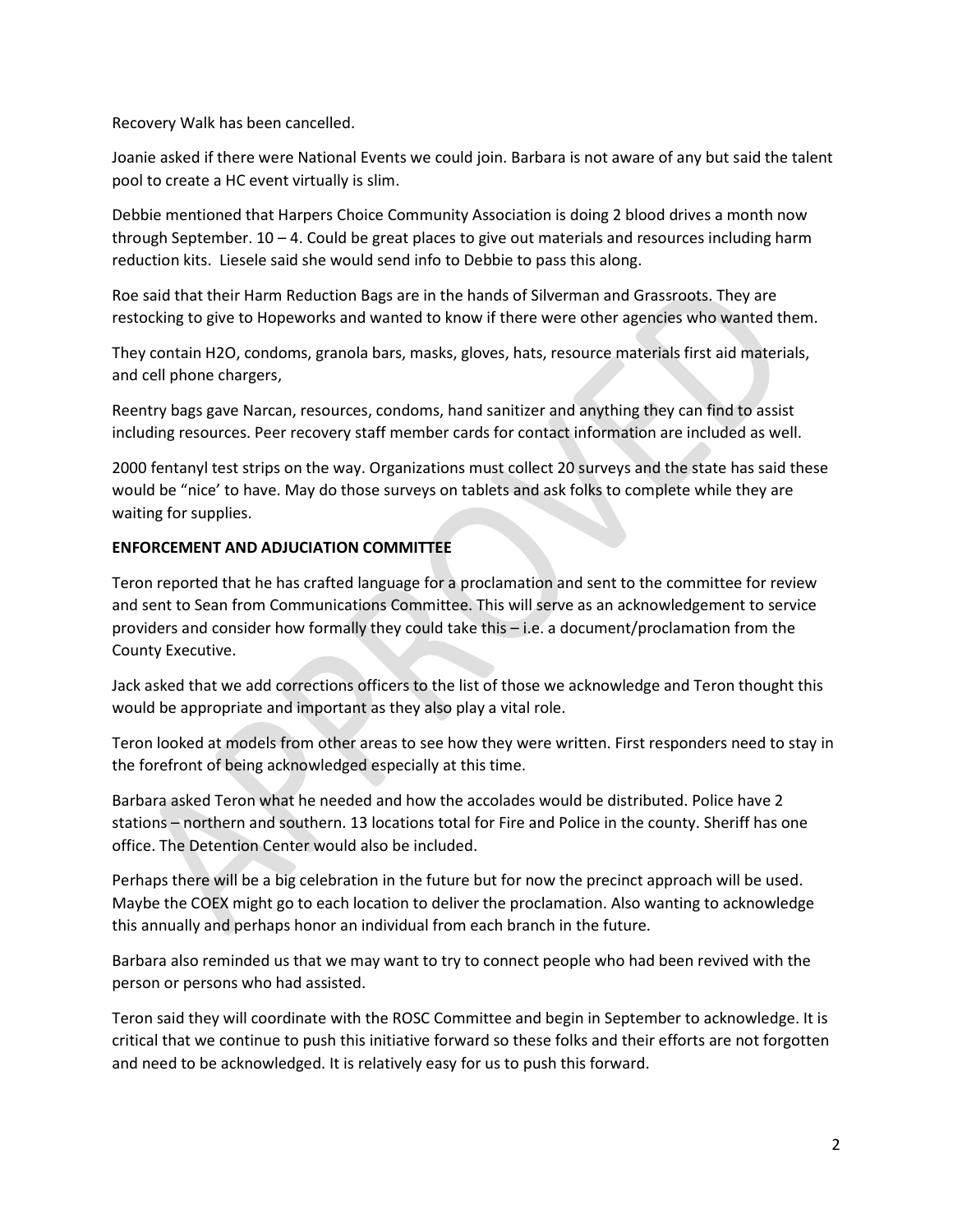Teron will attend this meeting and Barbara will get this on the ROSC agenda for their next meeting. Debbie will also attend the ROSC meeting.

Barbara sent a draft of the Executive Order to extend the OCCC through March of 2023 and put in a provision for co-chairs among other updates and suggestions.

# SOCIAL RACIAL EQUITY ISSUES

\_\_\_\_\_\_\_\_\_\_\_\_\_\_\_\_\_\_\_\_\_\_\_\_\_\_\_

Barbara asked the group for feedback on the topic and the wordings and groups that are being used.

Beth talked about the Annie E. Casey Report and the talk she watched about How to be An Anti-Racist. She mentioned that the author asked us to be in action

Teron sees this as an issue related to the social determinants of health and ask myself how does the work I am doing relate to these silos. We need to apply these determinants to those we serve. For example, taking fliers into trailer parks and not just to another area. When he looks at his patients, some of the silos within the social determinants of health are not being addressed.

Teron has been reading Up from Slavery by Booker T Washington and The Soul of Black Folks by WEB Dubois. Some of the things going on then are still going on now.

Barbara talked about the Telehealth report and the advantages including less appointments missed, but also that the people in greatest need may not have access to the internet – lack of phone, computer.

Barbara recommends that we continue to educate ourselves. The intention is not to put others down but to learn. She also suggested that we see a Netflix documentary called The Business of Drugs. It shows cultural and financial perspective of the drug business. One segment is specifically related to cannabis and another to opioids. Excellent documentary.

Barbara suggested this be an on-going dialogue.

Last weekend there was a National Conference for bereaved families. Barbara presented on SUD/MH losses – each session had over 80 individuals. She was stunned to see the level of ignorance of many family members. It again reminded her to ask the questions "How do we get the information to families?" They only pay attention when it is important. We need to continue to ask WHY.

Joanie has spoken to many people and they need Family Peer Support Specialists – Beth Schmidt offers these through Maryland Coalition of Families. Will there be a network of people in HoCo that do this?

Barbara said there is now a segment of training for thiFmily Peer Support Specialists at the state level, but it has not been promoted much.

The MCF is headquartered in Columbia MD. Trish Todd or Beth Schmidt for contacts.

Joanie asked if dollars could be allocated more towards family support. Barbara said some money has been allocated and it is becoming an issue of greater importance in the various grant programs in MD.